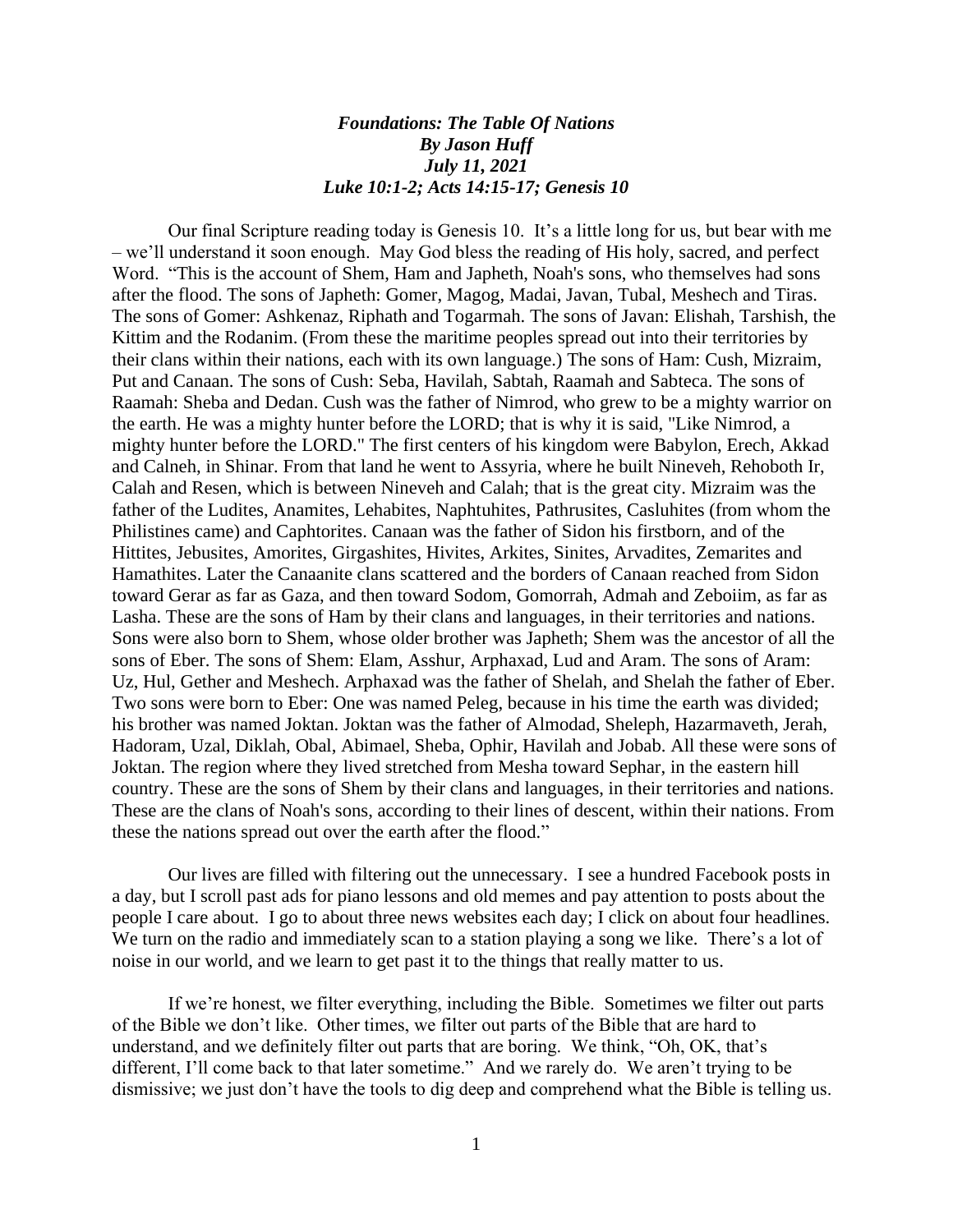Sometimes you need a guide to get you through. We had an afternoon off during our youth mission trip in Pittsburgh, so we decided to go to Fallingwater, an amazing house built by the renowned architect Frank Lloyd Wright. It's awesome – the home is built right into a natural waterfall; it adds to the beauty of nature rather than destroying it. But my aunt was with us, and she knows a lot about Fallingwater, and so she gave us a guided tour, telling us about many of the unique aspects of the home. We all learned a lot from her, and it turned out to be one of the highlights of the trip. It was neat on its own, but with a guide, it was so much more. We understood so much more about the home than we ever could have figured out on our own.

Today's passage is the same way. We need the wisdom of those who've come before us to really make sense of what's going on in these verses. John Calvin, the man most responsible for the start of the Presbyterian and Reformed churches in the  $16<sup>th</sup>$  century, wrote very briefly about Genesis 10 in his commentary on the whole Bible, basically stating that others had attempted much more detailed analysis of the passage, and that he wished them well, but he wrote a few notes and left it at that. One recent commentary wondered aloud if anyone should preach on a passage like Genesis 10. And yet, another commentary said it was one of the most interesting and important in the whole word of  $God!<sup>1</sup>$  So what it really takes is finding a trustworthy guide who can lead us through the importance of the passage. And from my study this week, I'm going to try and guide us through just as others have guided me.

So what is going on in this passage? For it to be preserved, God meant for it to mean something to someone. All these names mean little to us. But what is important for us to understand is that this is not a genealogy. Every culture has those, and we've already encountered one genealogy in the Bible in the first nine chapters of Genesis. Genealogies are lists of descendants: "Adam was the father of Cain" and so forth.

This particular passage has no parallel in any ancient literature. No other religious text, no other historian, no one wrote anything like this. It is utterly unique. It's a table of nations. It shows us a picture of where all the peoples of the world came from. We know this because there is an intermixing of genealogies and of place names. We don't recognize this because many of these are ancient towns and cities that we don't have a clue about. Let's be honest – if someone asked me to name ten major cities in Arkansas, I wouldn't know. Almost no one I know could place ten ancient cities that ceased to exist 4,000 years ago on a map!

The list is not just a list of people, though there are some people on the list, but of people groups. Those who have done their homework and diligent research have linked these names with places and peoples far wider than what we'd expect. We get the earliest Saxons settling in Eastern and Central Europe. We have groups heading to Africa. We have the peoples of the Middle East represented. We have the ancestors of Asia and India beginning to find their homes. In fact, the way the passage is set up, we start with those farthest away from ancient Israel, those who would truly be considered Gentiles, and where they landed. Then we move closer to home, to the regions surrounding Israel, some of the peoples who would become Israel's fiercest enemies, the peoples of the cursed Canaan. Then we finally reach the descendants of Shem, from which eventually Abraham, the father of Israel, would be born.

<sup>&</sup>lt;sup>1</sup> Steven J. Cole, quoting from Dr. Leupold and Dr. Boice, in his sermon on Genesis 10, for which I am indebted. His sermon on Genesis 10 can be found at https://bible.org/seriespage/lesson-22-roots-nations-genesis-101-32.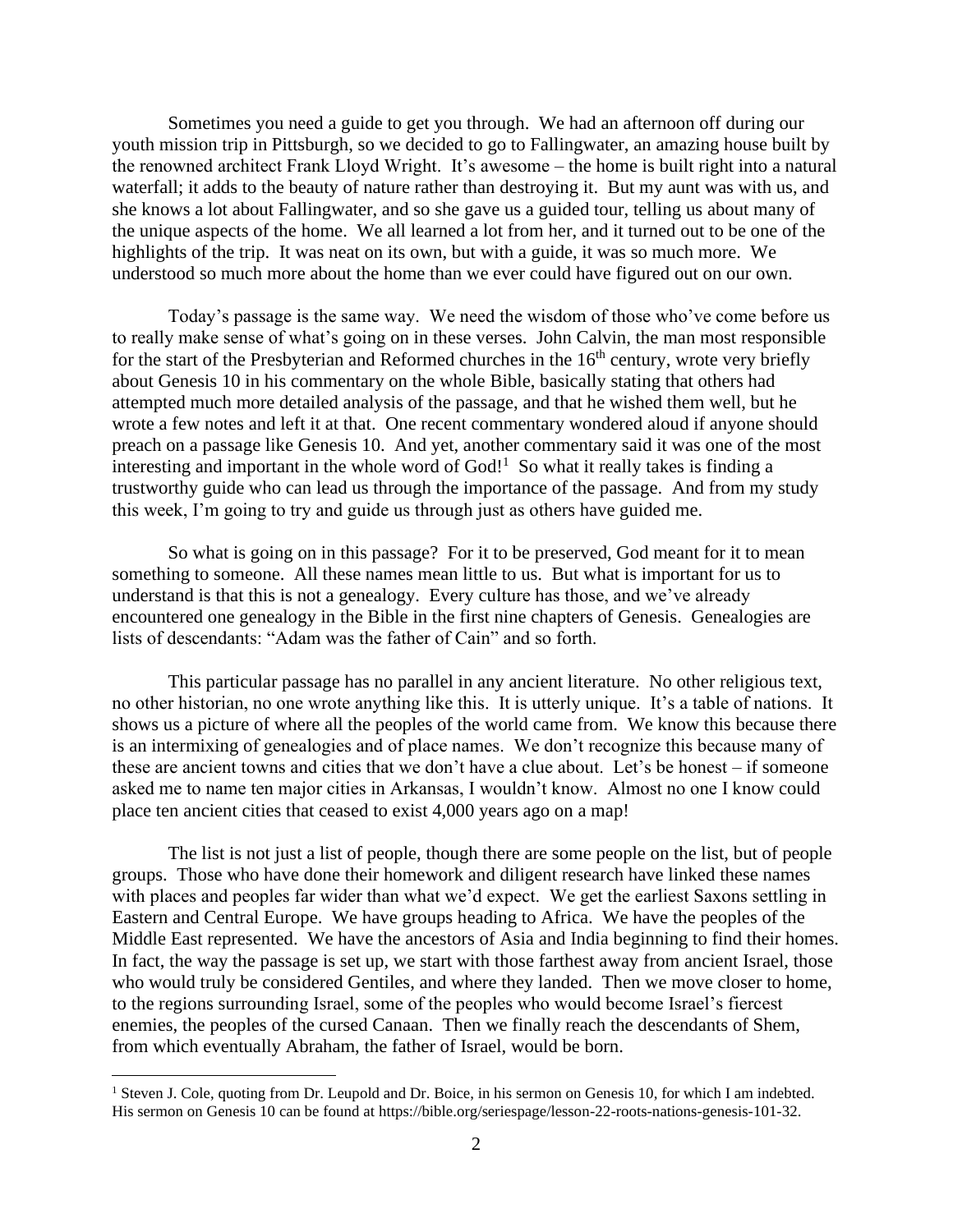Before anything else, what we should see here in the uniqueness of this passage and what it is doing, creating a list of nations and showing us where the descendants of Noah wound up, is this: *the Bible is a historically reliable narrative*. No other ancient document has an accounting of how the peoples of the world came to live where they did. It doesn't explain every group and every region, but it gives us enough material to understand that well before the time of Abraham, the people of the world had dispersed far and wide and would continue to do so.

Other ancient histories were concerned with the ancestry of their own peoples, but not others. The people of the ancient world were well familiar with mythologies and fables and legends that sometimes explained the origins of humanity and certain cities. But the table of nations has none of that. It is not interested in entertaining us. It is concerned with establishing that the nations of the world came from the offspring of Noah. It is a supremely factual account.

In fact, it is a myth-breaker. The table stops only long enough to mention the real origins of people who had become legends in their own time like Nimrod. Nimrod, as the founder of such cities as Babylon, might have taken on a myth-like status, a kind of demi-god. But no, the Bible says, he was a real person, not a deity; he did impressive things from an earthly point of view, but he was no angel or demon or god, just a man like every other.

Many liberal scholars have tried to dismiss the early chapters of Genesis as myth, mostly in response to theories of evolution and questions about human origins. They dismiss a worldwide flood or a single ancestral tree. But the details of Genesis 10 only make sense as part of a historical narrative. There's no other reason to write such an in-depth list. And certain facts make sense historically, such as the linguistic similarities found in ancient languages of India and ancient languages traced to ancient Europe. The Bible is no myth. To those who first read the account in Genesis, who recognized these names and people and places, their history was grounded in reality. Most people today do not recognize the Bible as true, but even in these details we no longer really care about, the Bible strives for accuracy and truth.

Next thought that comes up from this passage, which really does resonate today: *we all come from the same family*. We seem bound and determined to splinter off into as many little groups as we possibly can. We divide into nationalities, who came from where. We divide into regions; "I'm from the south; I'm from the Midwest." We divide into states. We divide further into regions within states and regions within regions. In Detroit, you learn very quickly that 8 Mile is the prime dividing line. We were amazed to find earlier this year an Indian restaurant that opened during the pandemic. It's the only Indian restaurant in Macomb east of Schoenherr. We have little group huddles of people, and it's been that way for millennia.

And we're all well aware of the state of our country when it comes to the questions of race and class that we hear on a regular basis. Every group wants awareness; every group wants recognition of their claims. Some are more understandable than others. Many stories are told now of oppressors and victims, of injustices of the past that need to be addressed, of systems that fail certain people groups. There's some truth to some of it.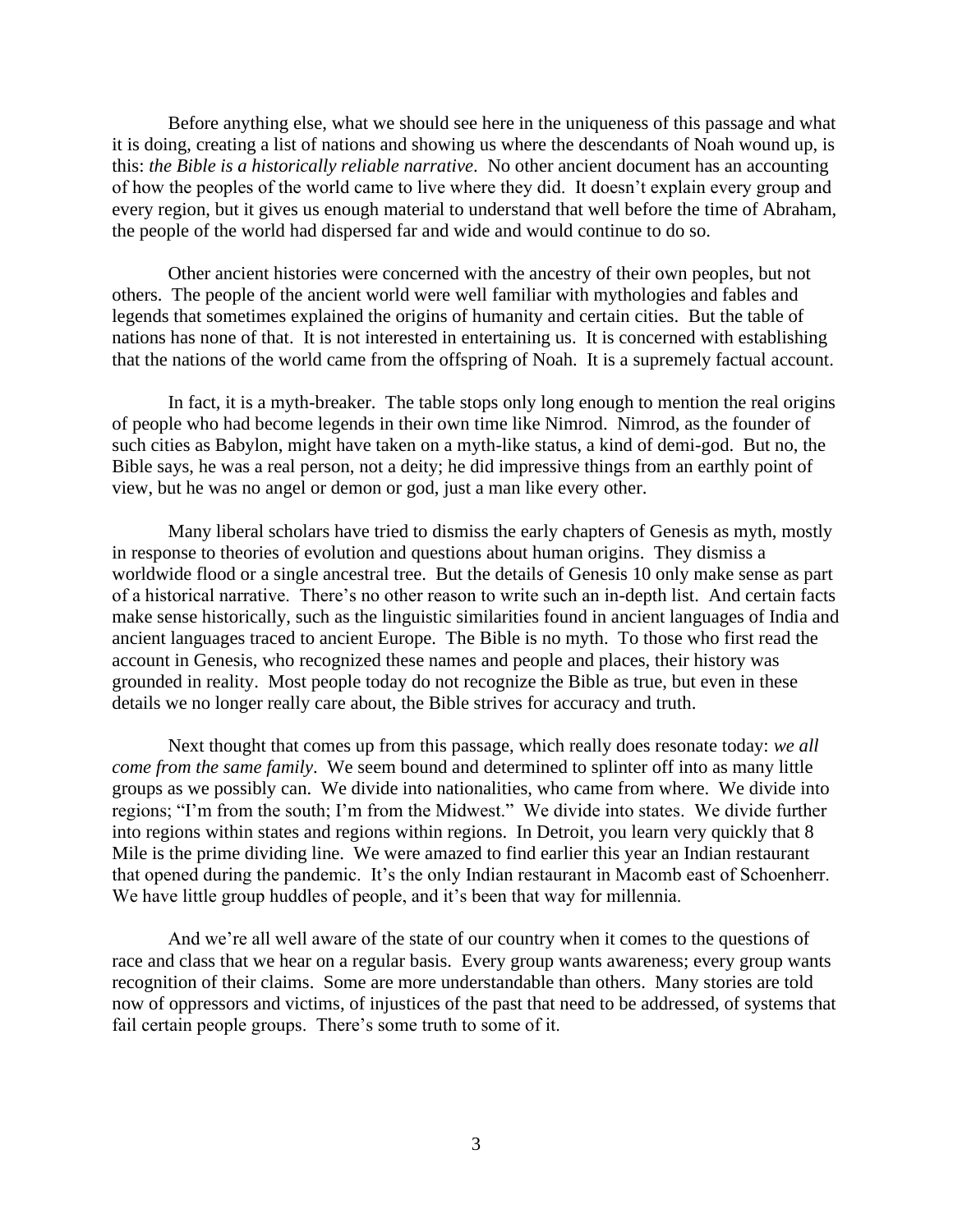And yet the big picture we're missing, the story that is only told in the Judeo-Christian tradition, is that we are all the descendants of Adam and all the descendants of Noah. Sin has torn us apart; sin has told us to protect only our own; sin has told us we may take from others who are not part of our group. But the biblical story of Genesis 10 is that all the world's people, scattered throughout the nations, have the same origins.

We are not different species of evolved apes intermingling and mating. We are not more or less smart, more or less strong, more or less capable, because our ancient ancestors came from completely different roots. We may have minor traits that developed over the last several thousand years through genetics and micro adaptations, but we are essentially the same. We are made in the image of God, every last one of us, distantly related but related nonetheless.

And this ultimately means that any form of racism, any form of racial discrimination, any form of judgment based solely on a person's country of origin, is out of line for the Christian. We are reminded many, many times in the New Testament that Christ brings Jews and Gentiles together. In Christ, people groups that once hated each other with bitter passion now live together, work together, befriend one another, marry each other, believe together, worship together. We are bonded together and unified through Jesus.

We started as part of the same family, and through the love of Jesus, we can act like it again. What's more, through Jesus we are adopted into the family of God. Not only are we distantly related in an earthly sense, we are spiritually brothers and sisters in the Kingdom of God. No matter where we come from, that's the case.

What else can we see here? *God loves the nations*. God chooses to bless a special man, Abraham, who we'll read about in a couple of weeks. God chooses to bless the nation that He creates from Abraham. But we'll also learn that all the nations will be blessed through Abraham's descendants. There would be no reason for a table of nations in the Bible if God did not care about the various peoples of the world.

There's another parallel that's extremely important for us to notice. We all know that Jesus had 12 apostles – that corresponds to the 12 tribes of Israel. In the gospels written by Matthew and Luke, Jesus even tells the 12 apostles that they will sit as His table in the Kingdom of God, sitting on 12 thrones judging the 12 tribes. But that's not the only group of followers Jesus sends out to proclaim the good news that the Kingdom of God has arrived in their midst.

In our passage from Luke 10 today, we heard about a different group of people Jesus sent to share the proclamation of salvation. How many does Jesus send out? 70. Why 70? If you take a really close look at Genesis 10, you'll count up all the descended peoples from the sons of Noah. And what will you get? 70. 70 nations. This is not a random number. Jesus has an inner circle of 12 that represent the chosen nation of Israel, but He also has an extended circle of 70 that He sends out to all the places He would visit. While the 70 doesn't explicitly go to the ends of the earth to all the Gentile lands, it represents the group that would. The news that Jesus saves is meant for the entire earth, because God loves the nations.